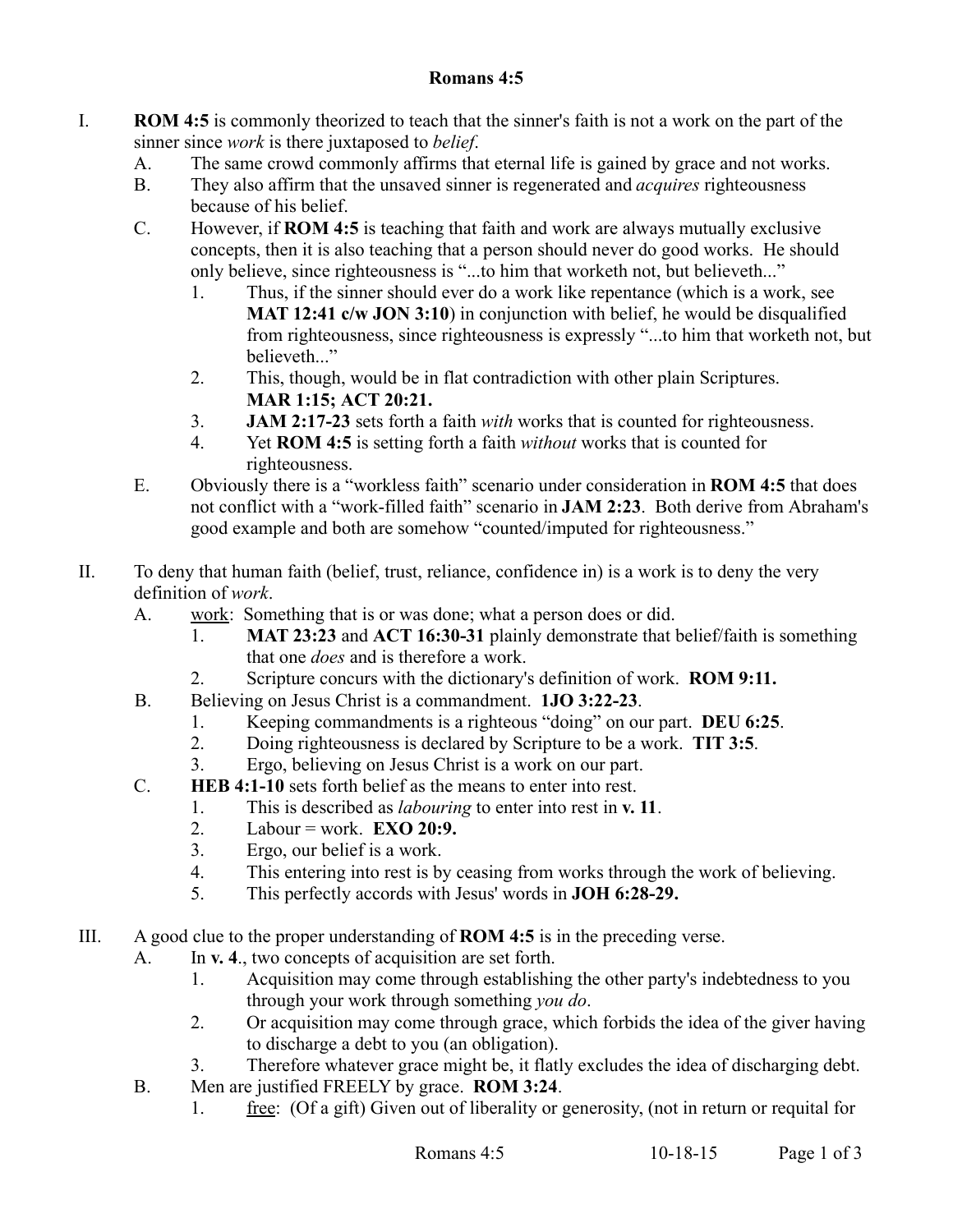something else).

- 2. grace: Favour, favourable or benignant regard or its manifestation (now only on the part of a superior); favour or goodwill, in contradistinction to right or obligation, as the ground of a concession.
- C. If **v. 5** is teaching that eternal life/righteousness is *acquired* through God rewarding you for your belief (You believed, therefore God was obliged to reward you), then **v. 4** is meaningless!
- D. Grace is as antithetical to debt as it is to works. **ROM 11:6.**
- IV. It is also commonly theorized that the phrase "counted for righteousness" (**vs. 3, 5**) means "obtained/became righteous."
	- A. Thus, in **v. 3**, where it says, "Abraham believed God and it was counted unto him for righteousness," it is assumed that Abraham became righteous and in the possession of eternal life *because he exercised faith*.
	- B. The expression "faith is counted for righteousness" is then extrapolated to become a universal formula or condition for the acquisition of righteousness and eternal life.
	- C. However, this theory is proven wrong by numerous points.
		- 1. **ROM 4:3** is quoted from **GEN 15:5-6** where God promised Abraham that he would have a seed as numerous as the stars of heaven.
			- a. Abraham had already exercised faith years previously when he left Ur of the Chaldees. **HEB 11:8.**
			- b. Scripture affirms that "...the JUST shall live by faith" (**GAL 3:11**). It is a just (justified) man who lives by faith.
			- c. justified: Made just or right; made or accounted righteous...
			- d. Abraham was a just man many years earlier and accounted righteous.
			- e. Did Abraham obtain righteousness and eternal life when he left Ur (**GEN 12**) and later lost it but regained it in **GEN 15**?
			- f. If Abraham's belief in **GEN 12** (according to the theory) did not then result in his obtaining righteousness and eternal life, why not? The factors are the same: God spoke, Abraham believed, Abraham acted accordingly.
		- 2. The expression, "Abraham believed God and it was counted unto him for righteousness" is also rendered:
			- a. "...reckoned...for righteousness." (**ROM 4:9**).
			- b. "...accounted...for righteousness." (**GAL 3:6**).
			- c. "....imputed...for righteousness." (**ROM 4:22; JAM 2:23**).
		- 3. If it is true that this phrasing is setting forth a condition which Abraham fulfilled in order to obtain righteousness and eternal life, it must be noted:
			- a. That expression refers to at least three different events in Abraham's life:
				- (1) When he received the promise of an innumerable seed. **GEN 15:6.**
					- (2) When he conceived Isaac. **ROM 4:22**.
					- (3) When he much later offered up Isaac. **JAM 2:21-23**.
			- b. Does this therefore mean that Abraham obtained righteousness and eternal life three times?
		- 4. Also, if this phrasing is setting forth a condition to obtain righteousness and eternal life, then it must likewise be doing so in **PSA 106:30-31**.
- VI. When something is a *counter*, as when a poker chip is used instead of cash at the table or when faith is counted for righteousness, it is to be understood as a *token*.
	- A. An analogy: If you had nothing with which to purchase a train ticket out of a doomed city